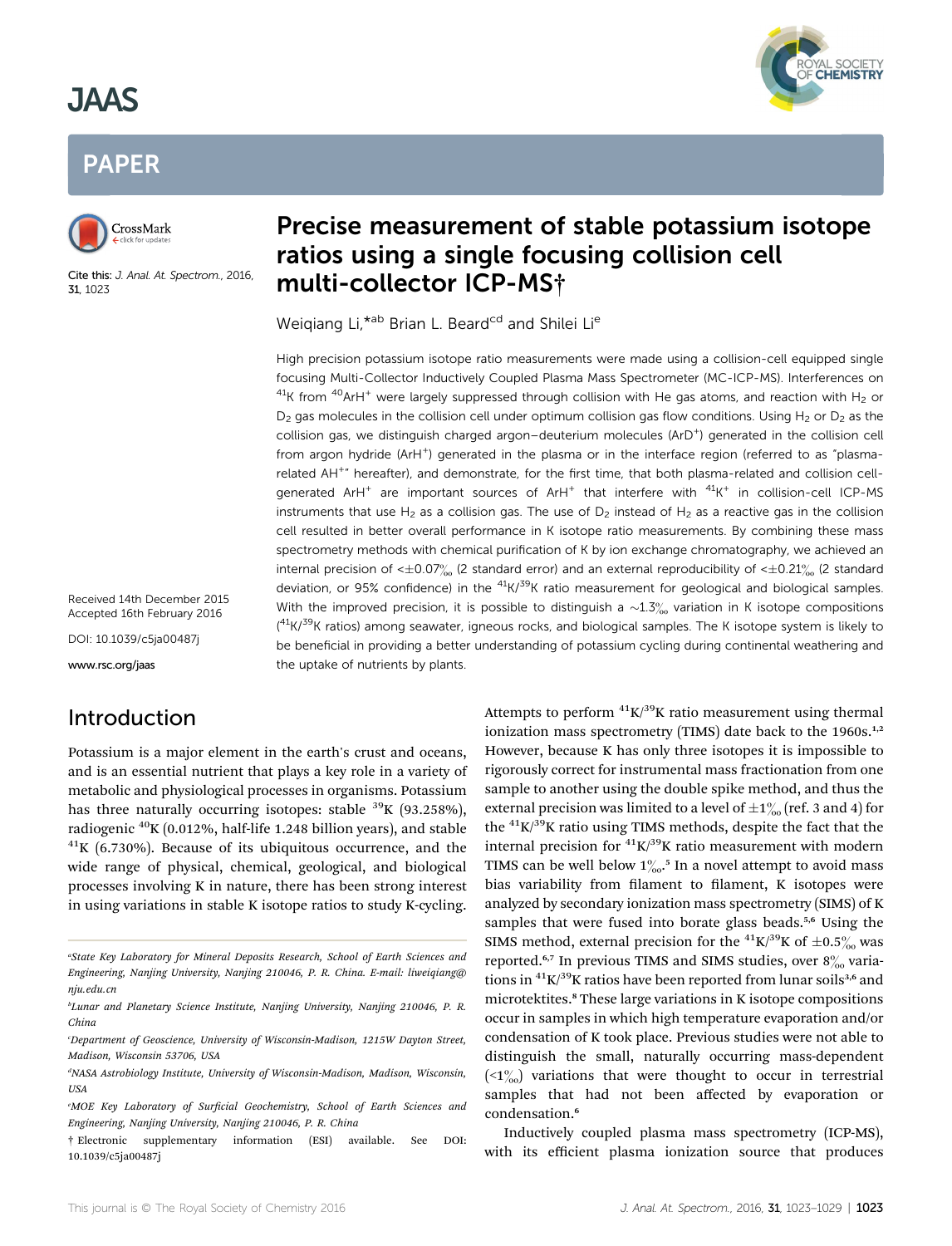a constant instrumental mass bias, provides an alternative method for K isotope measurement. Depending on instrument setting and analysis conditions, the precision of a single collector ICP-MS for K isotope measurement varied from  $\pm 3\%$ to  $\pm 10^{o}$ <sub>00</sub>,<sup>9-12</sup> limiting its applications to enriched <sup>41</sup>K tracer studies in biological and nutrition sciences.The advent of a magnet-sector multi-collector ICP-MS (MC-ICP-MS) since the late 1990s has enabled measurements of isotopic ratios of many metal elements such as Mg, Cu, and Fe with precisions better than  $\pm$ 0.1 $\%$ .<sup>13</sup> This new instrumentation led to a mushrooming in application of new isotope systems to various geochemical, biogeochemical, and environmental problems.<sup>14</sup> Precise measurement of K isotope ratios using MC-ICP-MS, however, remains highly challenging because the Ar plasma generates argide isobars on the K mass spectrum including  $40Ar^+$  and  $^{40}$ ArH<sup>+</sup> on  $^{40}$ K and  $^{41}$ K respectively. Because we are only concerned with making precise and accurate  ${}^{41}K/{}^{39}K$  ratios we do not discuss in detail methods to suppress  ${}^{40}Ar$ <sup>+</sup> isobars to a level suitable for analysis of K isotope ratios with  $^{40}$ K. Previous MC-ICP-MS using double focusing instruments have attempted to minimize argide isobars using cool plasma techniques, and decrease the width of the ion beam to improve mass resolution and avoid argide isobars.15,16 Combining these methods, precise K isotope analyses, with an internal precision of  $\pm 0.05\%$  in  $^{41}K/^{39}K$  ratios, have been reported in several recent conferences.15,16 Although application of cold plasma does not necessarily decrease sensitivity for K in ICP instruments within certain power ranges, $11,17$  high mass resolution mode decreases instrument sensitivity by an order of magnitude, which requires larger quantities of K for an analysis, and thus is undesirable in studies of small or precious samples, such as many biological or extra-terrestrial samples.

In contrast to a double focusing MC-ICP-MS, a single focusing MC-ICP-MS (e.g., Micromass IsoProbe) uses a collision (reaction) cell with a thermalizing gas such as Ar or He to minimize the energy spread of the ion beam and reactive gasses, such as  $H_2$ , to suppress unwanted argide isobars. Suppression of argide isobars by a collision cell offers an alternative approach for high precision K isotope analysis using MC-ICP-MS. Measurement of  $\rm ^{41}K/^{39}K$  ratios using a collision cell MC-ICP-MS (Micromass IsoProbe) has been reported in recent studies on high temperature experiments,<sup>18,19</sup> in which an external precision of  $\pm 0.3\%$  was achieved. However, the technical details for high precision  ${}^{41}$ K/ ${}^{39}$ K ratio measurement were little discussed in the two studies, $18,19$  and it was not known whether further improvement of analytical precision is attainable. In addition, data in the two studies were the products of experimental studies designed to evaluate the degree of K isotope fractionation associated with high temperature evaporation or diffusion.18,19 These studies neither reported K isotope data on natural samples nor did they evaluate the amount of ArH<sup>+</sup> produced with  $H_2$  gas in the collision cell.

In this contribution, we report details of K isotope measurement using a single focusing MC-ICP-MS (Micromass IsoProbe) that was equipped with a hexapole collision cell. We take advantage of the collision cell to largely suppress the plasma-related ArH<sup>+</sup> which minimizes isobaric interference on

 $A^{41}$ K isotopes, and magnet sector multi-collection of the K mass spectrum to achieve high precision  ${}^{41}$ K/ ${}^{39}$ K isotope ratio measurements. Importantly, we address the potential problem of ArH<sup>+</sup> production in a collision cell by replacing the commonly used  $H_2$  gas with high purity  $D_2$  gas as the reaction gas; so the argon hydride product from an ion–molecule reaction in the collision cell has a  $m/z$  of 42 (ArD<sup>+</sup>) and does not interfere with  $^{41}$ K. Additionally, use of H<sub>2</sub> or D<sub>2</sub> gas in the collision cell allows us to trace the relative proportion of argon hydride generated before the collision cell versus that in the collision cell, which advances our understanding of the ion– molecule reaction in the widely used collision/reaction cell in quadrupole ICP-MS. We demonstrate that an external precision better than  $\pm 0.21\%$  (2 standard deviation, or ~95% confidence level) in  ${}^{41}$ K/ ${}^{39}$ K ratio measurement can be achieved for geological and biological samples, and it is possible to distinguish natural variations in K isotope compositions in terrestrial samples.

## **Experimental**

#### Chemical procedure

All chemical procedures were performed in laminar flow hoods (class 100, or ISO class 5) in a clean room (class 1000, or ISO class 6) with HEPA filtered air at Nanjing University. Teflon coated hot plates, Teflon beakers, double distilled reagents, and deionized (18.2 M $\Omega$ ) water were used throughout the experiments to minimize contamination.

Silicate samples (10–50 mg) were digested using 2 mL of a 1 : 1 mixture of concentrated  $HNO<sub>3</sub>$  and HF in tightly capped Teflon beakers, heated overnight on a hotplate at 130  $\degree$ C, and then evaporated to dryness at 99 $\degree$ C. The dissolution procedure was repeated until all the silicate material was digested. Following dissolution, samples were dissolved in 5 mL of 6 mol  $L^{-1}$  HCl. Biological samples were ashed in pre-cleaned quartz crucibles in a muffle furnace at 600  $^{\circ}$ C for 5 hours. The ashed samples were transferred into 15 mL centrifuge tubes, and soaked in 10 mL of 0.5 mol  $L^{-1}$  HNO<sub>3</sub> for at least 2 days; the Kcontaining leachates were separated using centrifugation followed by filtration using  $0.22 \mu m$  syringe filters. Water samples were evaporated to dryness at 99 °C and then dissolved in 2 mL of 0.5 mol  $L^{-1}$  HNO<sub>3</sub>. Typically an aliquot of the dissolved sample that contained  $50-200 \mu g$  of K was transferred into a new beaker and evaporated to dryness, then re-dissolved in 50–100  $\mu$ L concentrated HNO<sub>3</sub> and heated to dryness. The nitric acid fluxing procedure was repeated three times to ensure that nitrate was the predominant anion. The sample was then dissolved in 0.5 mL of 1.5 mol  $L^{-1}$  HNO<sub>3</sub> and was loaded on a cation exchange resin to purify K.

Separation of K from matrix elements in geological and biological samples was achieved using a two stage column procedure (Fig. 1, Appendix†). The first stage column used 1 mL volume of 100–200 mesh BioRad® AG50W-x12 resin and 1.5 mol  $L^{-1}$  HNO<sub>3</sub> as the eluent, and separated K from bulk Na, Al, and Ca (Fig. 1A). The second stage column used a 0.4 mL volume of 100–200 mesh BioRad® AG50W-x8 resin and three different acids, to achieve complete separation of K from Mg, and Ti, and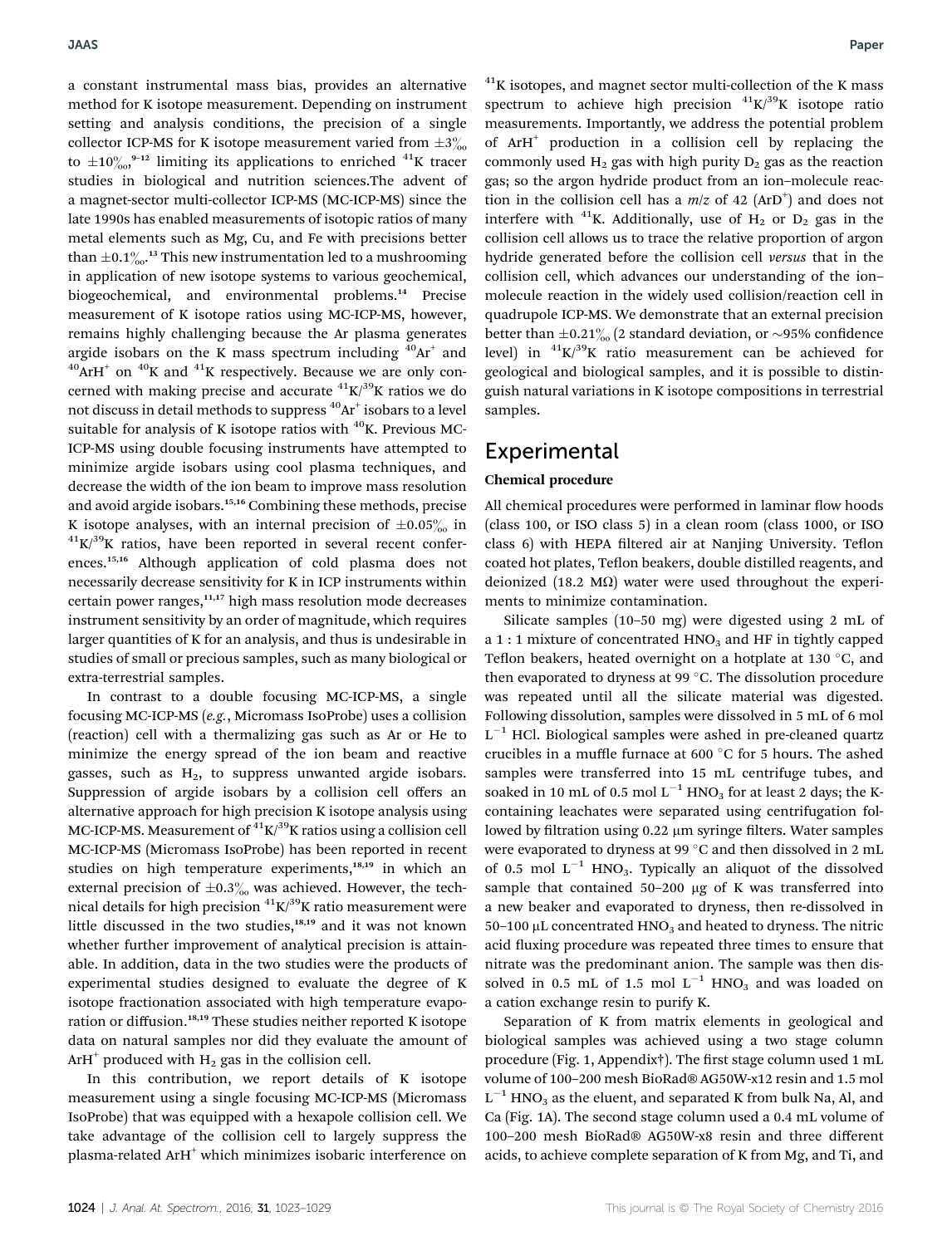

Fig. 1 Elution curves for major matrix elements in geological and biological samples. Details of the ion exchange columns and elution procedures are provided in the Appendix.†

performed additional removal of any Na, Al, and Ca in the sample after the  $1<sup>st</sup>$  stage column (Fig. 1B). The recovery of K was 99.4  $\pm$  2.1% (2 standard deviation,  $n = 54$ ), and the total procedural blank of K was 3–8 ng ( $n = 5$ ).

#### Mass spectrometry

Isotopic analysis of K was performed using a Micromass IsoProbe MC-ICP-MS housed at the University of Wisconsin–Madison. The instrument was run with a standard 1350 W forward RF power at standard mass resolution  $(\sim 400 \text{ resolving power})$ using He (99.999% purity from Air Gas Products) as the collision gas and ultrapure  $H_2/D_2$  gas (99.999% H semi-conductor research grade from Air Gas Products and 99.8% D from Cambridge Isotope Laboratories, respectively) as the reaction gas; the collision cell was operated at 6 MHz. Ion signals were simultaneously collected at  $m/z$  39, 40, 41 and 42. A 10<sup>10</sup>  $\Omega$ resistor was used for the Faraday cup signals on mass number 39, and  $10^{11} \Omega$  resistors were used for the Faraday cup signals on other mass numbers. Potassium solutions were introduced to the Ar plasma using a self-aspirating Glass Expansion Micromist nebulizer with an uptake rate of  $\sim$ 100  $\mu$ L min<sup>-1</sup> and a Glass Expansion Cyclonic spray chamber cooled to 5 °C using a water jacket. Membrane desolvation (dry plasma) was not used to ensure effective washout between analyses. More details of the mass spectrometer settings are provided in the Appendix.† Using the above protocols and the optimum collision gas flow conditions (detailed in the following section), a 1 ppm K solution produced a typical signal intensity of 7–11 V ( $10^{10}$   $\Omega$  resistor but amplifier bias was corrected by a factor of 10 by instrument software during analysis) for mass 39, and

0.6–1 V ( $10^{11}$   $\Omega$  resistor) for mass 41; and clean 0.1% nitric acid produced "on-peak" blanks of <1 mV at mass 39 and <0.4 mV at mass 41, respectively.

Potassium isotope ratios were determined using a standardsample-standard bracketing method. A 1 ppm in-house K stock solution (UW-K) was used as the bracketing standard, and sample solutions (including all test solutions) were typically diluted to  $1 \pm 0.1$  ppm for analysis. Prior to each isotopic analysis, a 60 s on-peak acid blank was measured and subtracted from the analyte signal. Each isotopic analysis consisted of forty 5 second integrations. This routine results in a typical internal (2 standard error) precision better than  $\pm 0.07\%$  in  $a^{41}$ K $/39$ K ratio.

Potassium isotope compositions are reported using the standard per mil  $\binom{0}{00}$  notation of  $\delta^{41}$ K for a  $\binom{41}{10}$ K ratio, where

$$
\delta^{41/39}K = [(^{41}K/^{39}K_{\rm sample})/(^{41}K/^{39}K_{\rm standard}) - 1] \times 1000
$$

All K isotope ratios are reported relative to NIST SRM 3141a; the in-house K isotope standard UW-K has a  $\delta^{41}$ K value of  $-0.12$  $\pm$  0.21<sup>%</sup> (2SD, n = 43) relative to NIST SRM3134a; the 2-sigma uncertainty of the a  $\delta^{41}$ K value measurement is therefore estimated at  $\pm 0.21\%$ .

#### Collision cell gas flow and argon hydride cancellation/ generation

The IsoProbe collision cell has three gas inlets, each with its own mass flow controller, which allow up to 10 mL  $min^{-1}$  flow for each of Ar, He, and  $H_2$  gases. Use of Ar as the collision gas seriously deteriorates sensitivity on K and was abandoned; instead a set of experiments were carried out to test the influence of He and  $H_2/D_2$  gases on Ar hydride suppression and production. The gas flow settings for each experiment are tabulated in Table 1. In these experiments, a clean  $0.1\%$  HNO<sub>3</sub> acid was aspirated into the mass spectrometer under different collision cell gas flow conditions, and Faraday cup signals on masses 39, 40, 41, and 42 were simultaneously measured to monitor signals of <sup>39</sup>K, <sup>40</sup>Ar<sup>+</sup>, <sup>40</sup>ArH<sup>+</sup>, and <sup>40</sup>ArD<sup>+</sup>, respectively. Additionally, sensitivity for K under different collision gas conditions was monitored by  $39K$  signals while aspirating a 1 ppm K solution into the MC-ICP-MS. The results are plotted in Fig. 2, and raw data are provided in the Appendix.†

Table 1 Summary of experiments for testing collision cell gas flow conditions

| Experiment<br>ID. | He gas flow<br>$(mL min-1)$ | $H_2$ gas<br>flow (mL min <sup>-1</sup> ) | $D_2$ gas<br>flow $(mL min^{-1})$ |
|-------------------|-----------------------------|-------------------------------------------|-----------------------------------|
| $H_2$ -a          | $1 - 10$                    | 5 (Fixed)                                 |                                   |
| $H_2-b$           | 10 (Fixed)                  | $0.9 - 7$                                 |                                   |
| $D_2$ -a          | $1 - 10$                    |                                           | $5$ (Fixed)                       |
| $D_2 - b$         | $1 - 10$                    |                                           | $2$ (Fixed)                       |
| $D_2$ -c          | $1 - 10$                    |                                           | 1 (Fixed)                         |
| $D_2-d$           | $10$ (Fixed)                |                                           | $0.5 - 7$                         |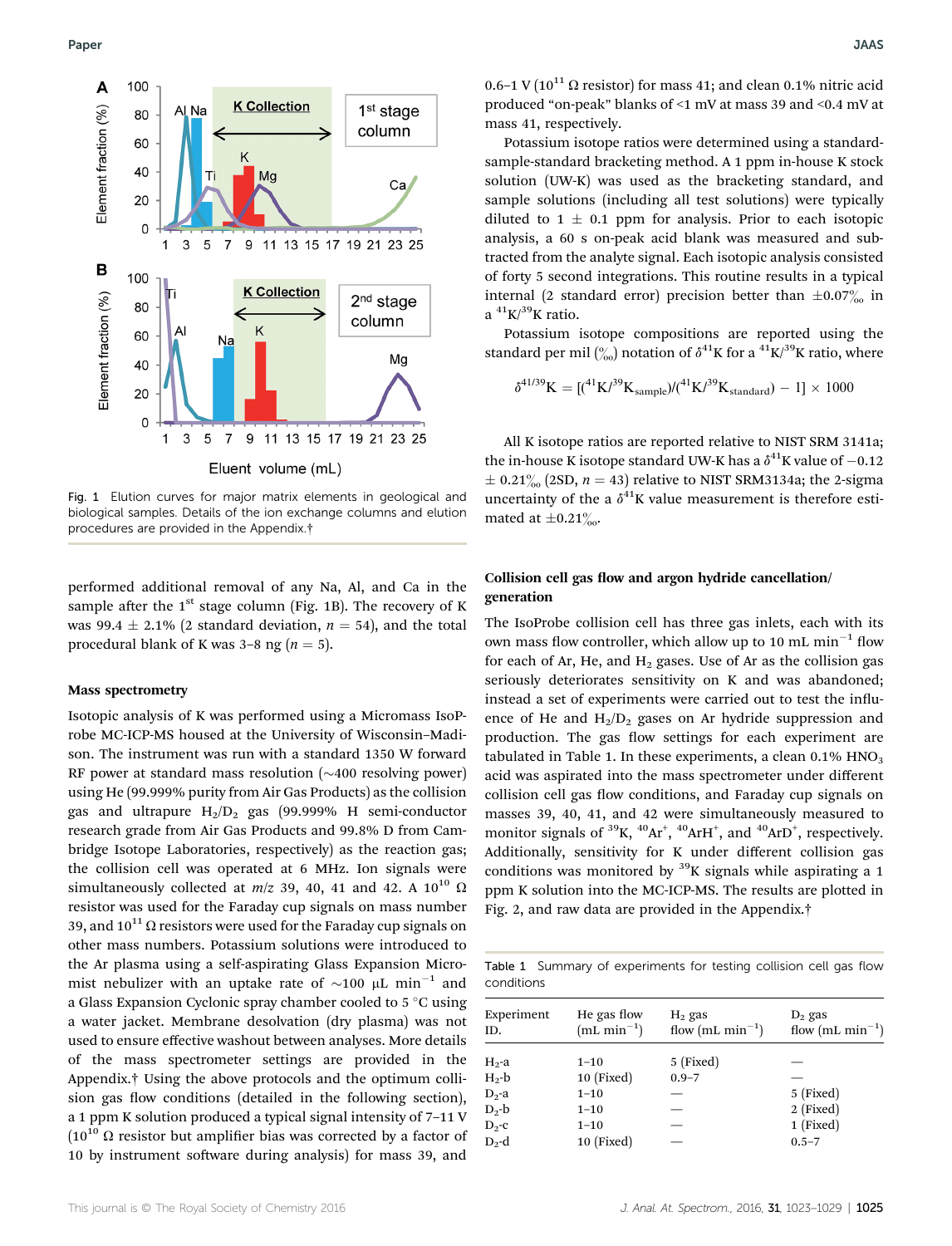

Fig. 2 Intensities of  $39K^+$  (A1 and B1) for a 1 ppm solution, and intensities of  $40ArH^+$  (A2 and B2) and  $40ArD^+$  (A3 and B3) for a clean 0.1% HNO<sub>3</sub> solution under different collision gas flow conditions, K sensitivity normalized ArH<sup>+</sup> intensity (C1) for a clean 0.1% HNO<sub>3</sub> solution under different collision gas flow conditions and <sup>40</sup>ArD<sup>+</sup>/<sup>40</sup>ArH<sup>+</sup> ratios under different gas flow conditions (C2). For details, see Table 1 and Appendix.†

 $Ar^+$  is efficiently suppressed by  $H_2$  or  $D_2$  even at flow rates as low as 1 mL min $^{-1}$ , where the Ar $^{\scriptscriptstyle +}$  signal is always below 10 mV (Appendix†); experiments using  $D_2$  yielded consistently lower Ar<sup>+</sup> signals than those using H<sub>2</sub> gas (Appendix†). It should be noted that even mV level  $Ar^+$  is still too large to allow valid  $^{40}$ K/ $^{39}$ K ratio measurements. Suppression of ArH<sup>+</sup> was less efficient under low collision gas flow conditions. When  $H_2$  or  $D_2$ flow was at 1 mL  $min^{-1}$ , the ArH<sup>+</sup> signal was on the order of volts or higher which would swamp the  ${}^{41}\text{K}^+$  signal. Both He and  $H_2/D_2$  gases suppressed the ArH<sup>+</sup> molecules. The effects of He may include collision-induced dissociation,<sup>20</sup> and increase in the ion–molecule interaction chance, by increasing the residence time in the collision cell.<sup>21</sup> Nonetheless, obviously  $H_2/D_2$ has the primary effect in suppressing  $A r H^+$  (Fig. 2, plots A2, B2) and  $C_1$ , due to the reaction of proton transfer<sup>22</sup> that takes place in the reaction cell:

$$
ArH^{+} + H_{2} (or D_{2}) \rightarrow H_{3}^{+} (or HD_{2}^{+}) + Ar
$$
 (1)

In experiments that used  $D_2$  as the reaction gas, signals of  $ArD<sup>+</sup>$  (mass: 42) were clearly identified, particularly under low D2 and low He conditions (Fig. 2, plots A3 and B3); in contrast, ion signals of  $ArD^+$  (mass 42) were very low in experiments that used  $H_2$  as the reaction gas, almost at the detection limit of submV, even under low  $H_2$  and low He conditions. These facts indicate that the large  $ArD^+$  polyatomic ion signals are produced in the reaction cell containing  $D_2$ , most likely via an atom transfer reaction:<sup>22</sup>

$$
Ar^{+} + D_{2} \rightarrow ArD^{+} + D
$$
 (2)

Therefore, in an instrument that used conventional  $H_2$  gas as a reaction gas,  $ArH^+$  produced through atom transfer in the collision cell is another source of  $ArH^+$  in addition to plasma-related ArH $^\text{+}$ . It should be noted that both ArH $^\text{+}$  and ArD<sup>+</sup> signals decreased with increasing  $H_2$  or  $D_2$  gas flow (Fig. 2, plots A2, B2, A3, B3 and C1), suggesting that the proton transfer reaction (reaction (1)) outpaced the atom transfer reaction (reaction (2)) in the collision cell at higher  $H_2/D_2$  gas flow, although such an interpretation requires further work on reaction constants for the two types of reactions.

The experimental settings in this study allow a novel way to quantify the relative contributions of plasma-related argon hydride and collision cell generated argon hydride in collision cell ICP instruments, via measurement of ArH<sup>+</sup>/ArD<sup>+</sup> ratios in Exps D<sub>2</sub>-a, b, c, d. As shown in plot C2 of Fig. 2, the ArD<sup>+</sup>/ArH<sup>+</sup> ratio decreased from  $\sim$ 1 to  $\sim$ 0.2, as the D<sub>2</sub> gas flow rate decreased from 7 mL min<sup>-1</sup> to less than 1 mL min<sup>-1</sup>, and such a trend did not correlate with variations in He gas flow, all supporting the prominent role of  $H_2/D_2$  gas in concurrent generation and cancellation of argon hydride (or ArD<sup>+</sup>) in the collision cell. The relatively large scatter in the ArD+/ArH+ ratio at a high  $D_2$  gas flow rate (>4 mL min<sup>-1</sup>, Fig. 2, plots C2) is attributed to the low (sub mV)  $ArD<sup>+</sup>$  and  $ArH<sup>+</sup>$  signals (Fig. 2, plots B2 and B3).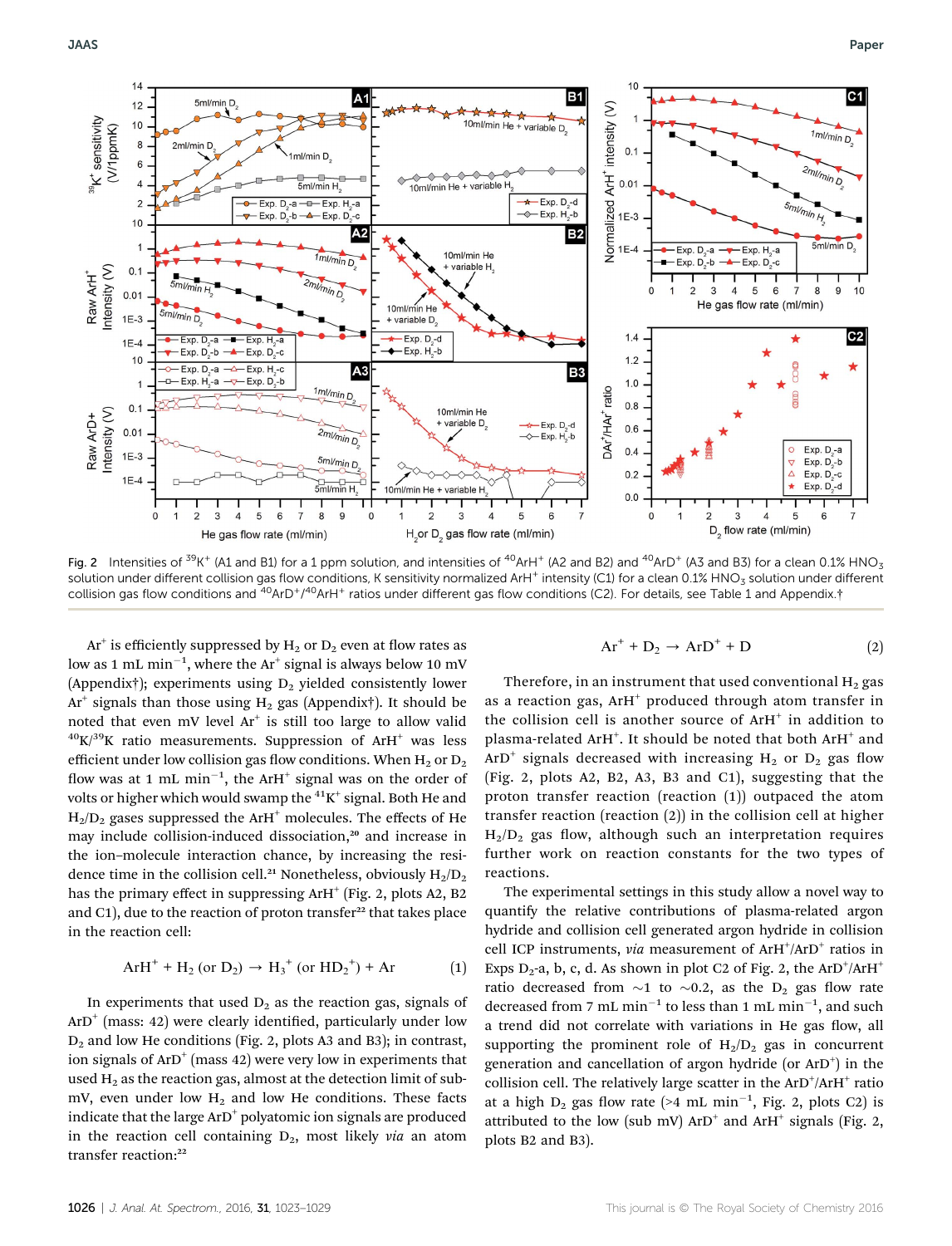Based on the results from the above experiments, collision gas settings of 10 mL min<sup>-1</sup> He and 6 mL min<sup>-1</sup> D<sub>2</sub> were used for K isotope measurement. With these settings, the  $ArH^+$ interference was kept below 0.2 mV, accounting for <0.03% of the  ${}^{41}$ K<sup>+</sup> signal. It is important to note that although the ArH<sup>+</sup> interference was also below 0.5 mV if 6 mL min<sup>-1</sup> H<sub>2</sub> was used as a collision gas, K sensitivity was signicantly lower in experiments using  $H_2$  as a reaction gas (Fig. 2, plots A1 and B1), resulting in lower signal to noise ratios. The ArH<sup>+</sup> signal, when normalized to K sensitivity, was still higher than that in experiments using  $D_2$  as the collision gas (Fig. 2, plot C1). Thus  $D_2$  is slightly superior compared with  $H_2$  for high precision K isotope analysis using collision cell MC-ICP-MS.

Based on measurement of an on-peak acid blank in all analytical sessions that used  $D_2$  gas, ArH<sup>+</sup> interference typically varied by less than  $7 \times 10^{-5}$  volts over 12 hours. Between two analyses, ArH<sup>+</sup> interference variation was typically  $\leq 1.2 \times 10^{-5}$ volts, or 0.04% in  $\delta^{41/39}$ K; the maximum ArH<sup>+</sup> interference variation between two analyses was  $3.4 \times 10^{-5}$  volts, corresponding to 0.10% variation in  $\delta^{41/39}$ K. The analytical protocols developed in this study allow precise and accurate determination of  ${}^{41}$ K $/{}^{39}$ K ratios.

#### Isotope results and implications

Two sets of tests were performed to assess the accuracy of the analytical method. Test I used different amounts (20-150 µg) of a pure NIST SRM 3141a standard (for details, see Appendix†). Test II used synthetic samples, which were prepared by mixing pure 50  $\mu$ g in-house K standard (UW-K) and K-free matrix elements to mimic real geological and biological samples (for details, see Appendix†). The K-free matrix elements were derived from the washes of samples that had been purified by an ion exchange column for K isotope analysis. These washes equate to approximately 3 mg of K-free rock powders, 20 mL of K-free river water, or 1 mg of K-free ashed biological samples. These two sets of test solutions were treated as unknowns, passed through ion exchange columns together with terrestrial samples and subsequently analyzed using the mass spectrometry procedures reported above. The measured  $\delta^{41/39}$ K values for purified K from the Test I cluster were around  $0^{0}_{00}$  (-0.03  $\pm$  0.13 $^{0}_{00}$ , 2SD, n = 5), whereas the measured  $\delta^{41/39}$ K values for purified K from the Test II cluster were around  $-0.12\%$  (-0.10  $\pm$  0.08%, 2SD, n = 7) (Fig. 3; Appendix†), consistent with the respective  $\delta^{41/39}$ K values of NIST SRM 3141a  $(0\%_{00})$  and UW-K  $(-0.12\%_{00})$  within analytical uncertainty, confirming the accuracy of the whole procedure for samples with different matrices.

With the accuracy of the chemical and mass spectrometry procedures assured, we determined K isotope compositions for a variety of geological and biological samples (Fig. 3; Appendix†). The K isotope composition of seawater is nearly the same as that of NIST SRM 3141a; seawater  $\delta^{41/39}$ K values vary between  $0.02\%$  and  $0.12\%$  for three replicate analyses of seawater. Four United States Geological Survey (USGS) igneous rock standards have very consistent  $\delta^{41/39}$ K values that cluster around  $-0.5\%$ .



Fig. 3 Variations of  $\delta^{41/39}$ K values in geological and biological samples. All data are reported against a NIST 3141a isotope standard. Black diamond (♦) denotes MC-ICP-MS data from this study, open circle ( $\bigcirc$ ) denotes SIMS data from ref. 6, and open square ( $\Box$ ) denotes SIMS data from ref. 7. The error bar in this study represents 2 standard deviation of multiple analyses, and the error bar in SIMS analyses represents 2 standard error of multiple analyses.<sup>6,7</sup> The thick and thin red vertical lines denote the  $\delta^{41/39}$ K values for the pure NIST SRM 3141a and UW-K solutions, and the external uncertainty of K isotope analysis.

The K isotope composition for seawater and selected USGS rock standards have been reported in a previous SIMS study,<sup>6</sup> but the data were reported against an in-house K solution from the University of Chicago. To allow comparison between the two studies, we arbitrarily set the University of Chicago in-house K solution to have a  $\delta^{41/39}$ K value of  $-0.4\%$  on the NIST 3141a scale, making seawater samples from the SIMS study and this study have comparable  $\delta^{41/39}$ K values of  $\sim 0\%$  (Fig. 3). Using this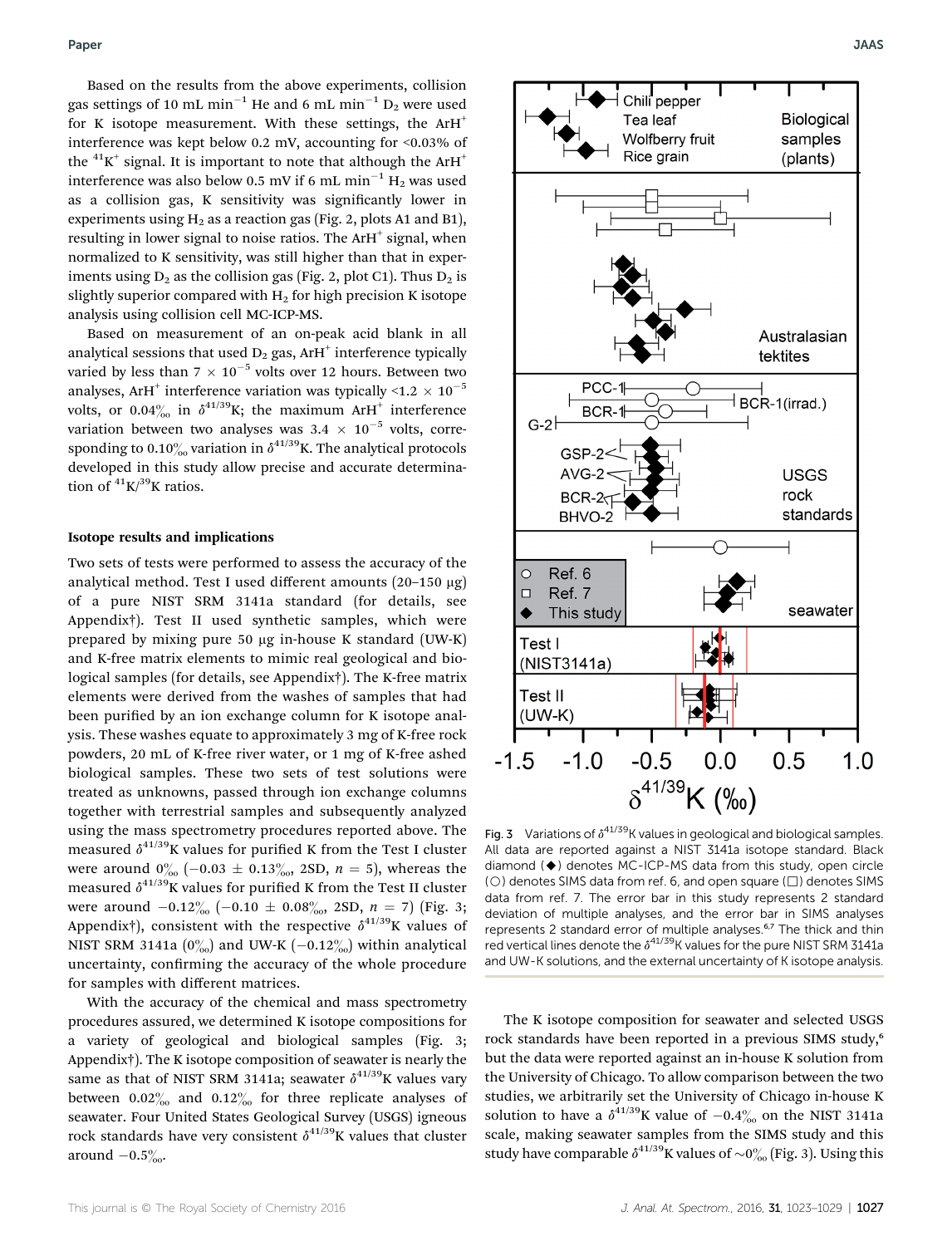scale, granite (G-2) and basalt (BCR-1) samples measured in the SIMS study have  $\delta^{41/39}$ K values of  $-0.4$  to  $-0.5\%$ ,  $\delta^{7}$  consistent with the  $\delta^{41/39}$ K values of granite (GSP-2), andesite (AVG-2), and basalt (BCR-2 and BHVO-2) measured in this study. However, it is important to note that the analytical error in previous SIMS studies<sup>6,7</sup> did not allow discrimination between K isotope compositions of rocks and seawater. This study, with significantly improved precision, shows that the isotopic difference between igneous rocks and seawater is resolvable.

Australasian tektites are a group of terrestrial debris ejected during a meteorite impact event about 0.786 million years ago;<sup>23</sup> a previous SIMS study suggested that Australasian tektites have K isotope compositions similar to terrestrial rocks<sup>7</sup> (Fig. 3). Analyses of Australasian tektites from southeast Asia and south China in this study (see sample description in the Appendix†) confirm the general consistency between Australasian tektites and USGS rock standards.

In addition, the K isotope compositions of leaves, seeds, and fruits of some plants have been determined. Plants have low  $\delta^{41/2}$ <sup>39</sup>K values varying between  $-0.90\%$  and  $-1.26\%$  (Fig. 3). These low  $\delta^{41/39}$ K values stand in marked contrast compared to the source of the K that these plants would have used which would have ultimately been derived from igneous rocks. Similarly, significant isotopic fractionation of other metals such as Zn and Ni has been reported in plants.<sup>24-26</sup> The mechanisms for K isotope fractionation in plants remain to be explored.

The improved analytical precision provided by collision cell MC-ICP-MS enables confident discrimination of natural K isotope variation from terrestrial samples, which opens a new window for studying K-cycling. For example, weathering of silicate rocks is an important carbon sink that regulates atmospheric  $CO<sub>2</sub>$  levels and global changes; however, large uncertainties in the flux of  $CO<sub>2</sub>$  into continental sinks during silicate weathering stem from a lack of knowledge about the scale of neoformation of clay minerals in oceans and estuaries.<sup>27</sup> The higher  $\delta^{41/39}$ K value of seawater, as compared to crustal rocks, suggests significant K isotope fractionation during continental weathering and clay formation, making K isotopes a powerful tool for understanding K global cycling as well as  $CO<sub>2</sub>$  cycling. In addition, the remarkably low  $\delta^{41/39}$ K values found in higher plants implies that the biological uptake of K from the environment is accompanied by significant K isotope fractionation. Because K is a critical element for life that regulates many aspects of cell functionality, K isotopes may be used to probe K metabolism in different organisms and under different K uptake conditions (Fig. 3).

## Conclusions

High precision measurement of  ${}^{41}K/{}^{39}K$  ratios was achieved using a collision cell MC-ICP-MS, with collision gases of  $D_2$  and He. Internal precision of  $\leq \pm 0.07\%$  (2SE) and external reproducibility of  $\leq \pm 0.21\%$  (2SD, or 95% confidence) in  ${}^{41}$ K/<sup>39</sup>K ratio measurement were achieved for purified geological and biological samples, which are improved values compared to the external precision of  $\pm 0.3\%$  in collision cell MC-ICP-MS analyses using  $H_2$  as the collision cell, and superior to the external precision of  $\pm 0.5\%$  in SIMS and  $\pm 1\%$  in TIMS analyses. With the improved precision, a  $\sim$ 1.3‰ variation in  $\delta$ <sup>41/39</sup>K values among seawater, igneous rocks, and biological samples was identified, which implies that K isotope ratios may be used to study a variety of problems like continental weathering, global potassium cycling, and metabolism of potassium in organisms.

In addition to significantly improved precision, collision cell MC-ICP-MS requires much less sample for a K isotope measurement. Because there is no need to apply high mass resolution in collision cell MC-ICP-MS to avoid isobaric interferences, the instrument can run at full sensitivity, compared with reduced sensitivity in a conventional double focusing MC-ICP-MS without a collision cell.

We demonstrate that  $\text{ArH}^+$  is generated in the plasma or in the interface region as well as in the collision cell but that the collision cell generated argon hydride can be suppressed from being formed by using  $D_2$  as a reactive gas in the collision cell. The collision cell is a widely applied technique in quadruple ICP mass spectrometry; the isotopic labeling technique  $(i.e.,$  using  $D_2$  as a reaction gas) proposed in this study provides new insights into molecule–ion interactions in a collision cell. Furthermore, although the MC-ICP-MS instrument (Micromass IsoProbe) used in this study is becoming obsolete, a new prototype of collision cell MC-ICP-MS is under development.<sup>28</sup>  $D_2$  may be used as a collision gas in other future applications in which precision of isotopic ratios is strongly affected by hydride and hydroxide interference.

### Acknowledgements

This study benefited from constructive comments from two anonymous reviewers. This study was supported by "1000-talent Program" of China to W. L. This study was also supported by the NASA Astrobiology Institute. This is publication No. 1 from Lunar and Planetary Science Institute, Nanjing University.

## References

- 1 A. A. Verbeek and G. D. L. Schreiner, Geochim. Cosmochim. Acta, 1967, 31, 2125.
- 2 G. D. L. Schreiner and A. A. Verbeek, Proc. Roy. Soc. Lond. Math. Phys. Sci., 1965, 285, 423.
- 3 E. L. Garner, L. A. Machalan and I. L. Barnes, Proc. Lunar Planet. Sci. Conf., 1975, 6, 1845–1855.
- 4 I. L. Barnes, E. L. Garner, J. W. Gramlich, L. A. Machlan, J. R. Moody, L. J. Moore, T. J. Murphy and W. R. Shields, Proc. Lunar Planet. Sci. Conf., 1973, 2, 1197–1207.
- 5 D. Wielandt and M. Bizzarro, J. Anal. At. Spectrom., 2011, 26, 366.
- 6 M. Humayun and R. N. Clayton, Geochim. Cosmochim. Acta, 1995, 59, 2115.
- 7 M. Humayun and C. Koeberl, Meteorit. Planet. Sci., 2004, 39, 1509.
- 8 G. F. Herzog, C. M. O. D. Alexander, E. L. Berger, J. S. Delaney and B. P. Glass, Meteorit. Planet. Sci., 2008, 43, 1641.
- 9 K. E. Murphy, S. E. Long, M. S. Rearick and O. S. Ertas, J. Anal. At. Spectrom., 2002, 17, 469.